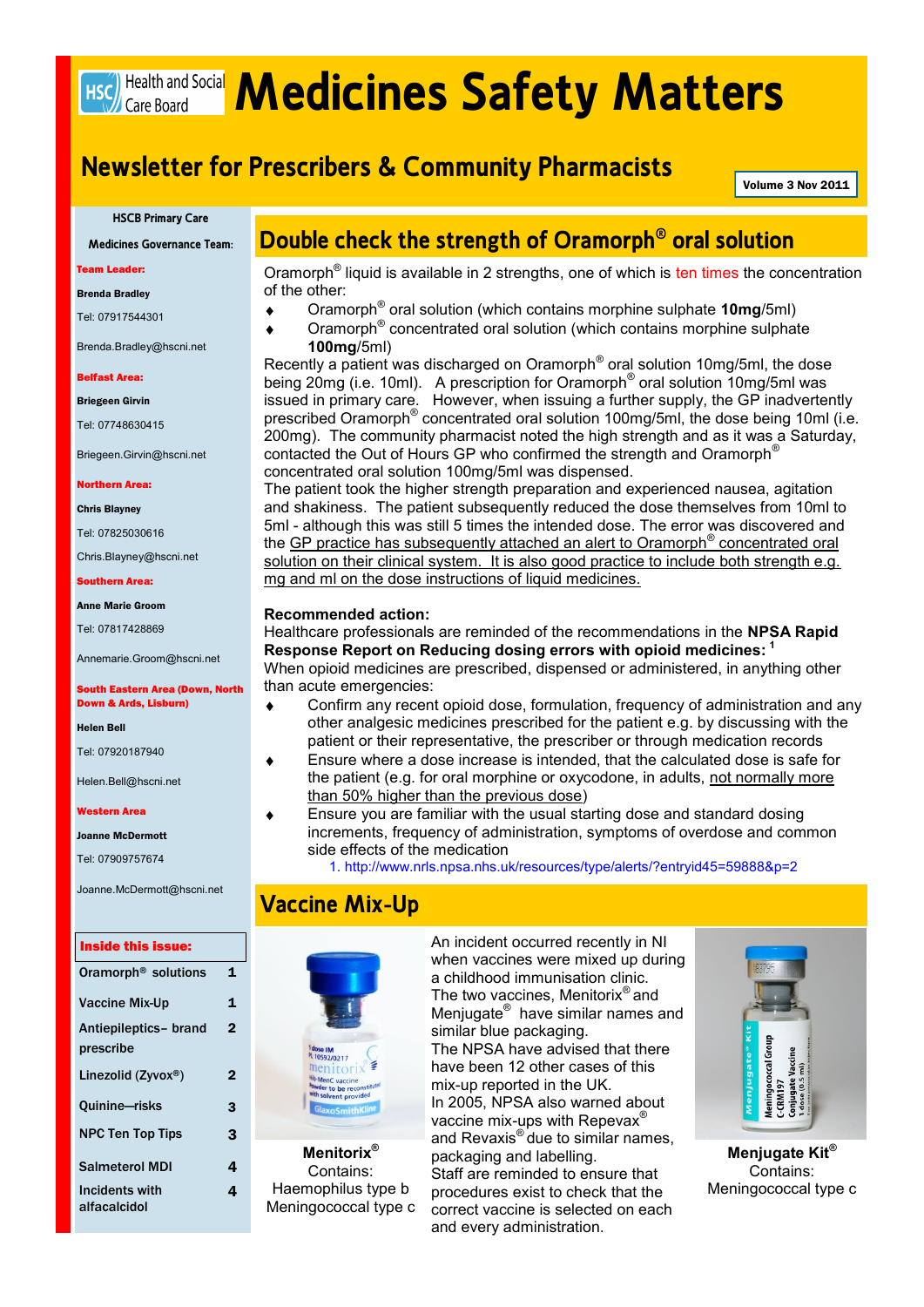## **Prescribe medicines to treat epilepsy by brand name**

The HSCB has received reports of cases where, failure to maintain patients with epilepsy on the same brand of antiepileptic medication, has led to a changed seizure and control pattern. The cases reported involved **lamotrigine and sodium valproate.**

Due to the potential for variation in bioavailability between brands, antiepileptic medication should be prescribed by brand name to ensure patients receive the same brand each time their medicine is dispensed; changing brands can affect epileptic control. Where bio-equivalence is not so significant e.g. use in pain relief, generic prescribing is appropriate.

*Dec 2010 to May 2011 NI GP data:*

**15,000 Rx**  lamotrigine and **4,000 Rx** sodium valproate were prescribed by generic name

| <b>Generic Name</b><br>(Not recommended) | <b>Examples of Brand Name</b><br>(Recommended)                       |  |
|------------------------------------------|----------------------------------------------------------------------|--|
| Sodium Valproate                         | Epilim <sup>®</sup> Epilim Chrono                                    |  |
| Phenytoin                                | Epanutin <sup>®</sup>                                                |  |
| Carbamazepine                            | Tegretol <sup>®</sup> , Carbagen <sup>®</sup><br>Epimaz <sup>®</sup> |  |
| Lamotrigine                              | Lamictal <sup>®</sup>                                                |  |
| Topiramate                               | Topamax <sup>®</sup>                                                 |  |

## **Recommended Action:**

- $\ddot{\bullet}$ Prescribers should ensure antiepileptic medication is prescribed by brand name for the treatment of epilepsy; refer to the HSCB Generic Exceptions List (see links below)
- Pharmacists & practice staff should identify patients with epilepsy who are currently  $\bullet$ prescribed antiepileptic medication by generic name. Bring these patients to the attention of the prescriber so that arrangements can be made to ensure the appropriate brand is prescribed and patients advised accordingly.

[http://primarycare.hscni.net/PharmMM\\_MedsMgt\\_Generics.htm](http://primarycare.hscni.net/PharmMM_MedsMgt_Generics.htm)  [http://www.hscboard.hscni.net/medicinesmanagement/Prescribing%20Guidance/index.html#P-1\\_0](http://www.hscboard.hscni.net/medicinesmanagement/Prescribing%20Guidance/index.html#P-1_0)

# **Linezolid (Zyvox® ) - Did you know?**



## **Could This Happen To You?**

An incident occurred recently where linezolid was prescribed by a GP practice and then dispensed by a community pharmacist. Neither the GP nor the pharmacist identified that linezolid was a red list medicine. In this case, the full supply had already been made from the hospital pharmacy.

- Linezolid is a red list drug initiated by secondary care on the advice of consultant microbiologists. It is not suitable for prescribing in primary care & supplies for patients must be arranged by the hospital.
- Linezolid  $(Zyvox^@)$  is an antibiotic used  $\bullet$ for treating serious gram positive infections e.g. MRSA, VRE
- It has been associated with reversible myelosuppression, peripheral neuropathy and optic nerve neuropathy
- Weekly full blood counts are required for all patients
- The FDA in the USA has recently  $\bullet$ warned about serious interactions with serotonergic CNS medication e.g. SSRIs
- Linezolid costs £890 for 10 days oraltreatment

**Learning Outcome:** Promote awareness of the specialist medicines system including the Red Amber List and check this when an unfamiliar medicine is recommended or prescribed. Details can be found at: www.ipnsm.hscni.net

HSCB Medicines Safety Alert 'Responsibility for Prescribing and Dispensing Specialist Medicines' can be found at: http://www.hscboard.hscni.net/ medicinesmanagement/index.html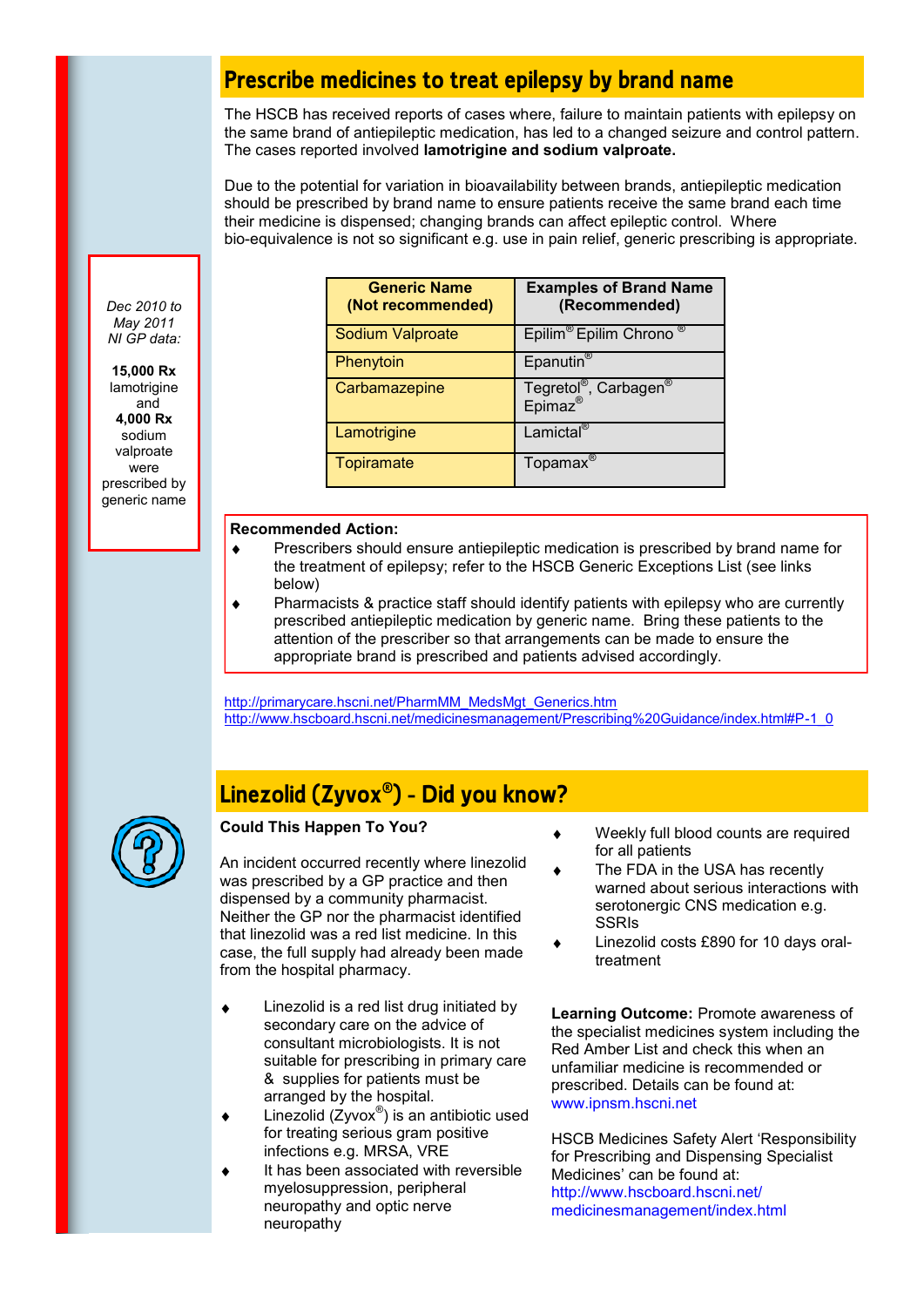# **Quinine — Risks when prescribing & dispensing**

The MHRA has advised that quinine should not be used routinely for nocturnal leg cramps, except when:

- There is regular disruption of sleep  $\bullet$
- Cramps are very painful or frequent  $\bullet$
- Other treatable causes have been  $\bullet$ ruled out
- Non-pharmacological measures have ٠ not worked e.g. stretching exercises

### **Efficacy**

Studies have shown that efficacy is modest, with around 20% fewer cramps (around one episode a week difference) when taking quinine compared with placebo. A reduction in leg cramps may take up to 4 weeks to become apparent. After an initial trial of 4 weeks, treatment should be stopped if there is no benefit. Treatment should be interrupted approximately every 3 months to reassess the benefit.

#### **Side effects**

Quinine is generally well tolerated at the doses used, however, adverse effects may include tinnitus, impaired hearing, headache, nausea, disturbed vision, confusion, flushing and abdominal pain.

### **Incidents have been reported when the wrong strength or salt of quinine has been prescribed or dispensed.**

- There are two different salts of quinine:  $\bullet$ sulphate & bisulphate
- There are two strengths of quinine sulphate: 200mg & 300mg
- Quinine bisulphate 300mg is equivalent to quinine sulphate 200mg
- All three of the quinine preparations are used for treatment of leg cramps

| <b>Quinine Prescribing in NI</b><br>Six months (Dec 2010-May 2011) |              |  |
|--------------------------------------------------------------------|--------------|--|
| <b>Quinine salt</b>                                                | Number of Rx |  |
| <b>Quinine sulphate 200mg</b>                                      | 33,912       |  |
| Quinine sulphate 300mg                                             | 28,185       |  |
| <b>Quinine bisulphate</b><br>300 <sub>mg</sub>                     | 3,339        |  |

#### **Serious side effects**

Patients should be warned not to take more than the recommended dose. Irreversible blindness and death may occur with overdose. Patients should be instructed to stop treatment and consult their GP if signs of thrombocytopenia occur, e.g. unexplained petechia, bruising or bleeding.

#### **Recommended action:**

- Review the need for quinine prescribing as per MHRA recommendations  $\bullet$
- Review & rationalise the range of quinine salts & strengths prescribed
- Always state the quinine salt on all prescriptions
- Ensure that pharmacy stock is clearly differentiated on the shelf

http://www.mhra.gov.uk/Safetyinformation/DrugSafetyUpdate/CON085085

## **Ten Top Tips For Safer Prescribing**



The National Prescribing Centre (NPC) has issued a new document which highlights a prescribing error rate of 7.5% and outlines strategies to make prescribing safer. It includes key suggestions to prevent error, together with points for safer prescribing and concludes with ten top tips for prescribers:

- 1. Keep up-to-date in therapeutic knowledge, especially for common conditions<br>2. Have all necessary patient information, including co-morbidities and allergies
- Have all necessary patient information, including co-morbidities and allergies
- 3. Have all necessary drug information including side effects and interactions
- 4. Weigh the risks and benefits: consider if prescribing is necessary
- 5. Check computerised alerts for important interactions/drug allergies
- 6. Actively check for errors before signing
- 7. Involve patients in prescribing decisions and provide necessary patient information to achieve compliance, recognition of side effects and adequate monitoring and/or review
- 8. Have systems to ensure essential laboratory test monitoring and review
- 9. Build high levels of safety into your repeat prescribing system
- 10. Primary/secondary interface: have safe and effective ways of communicating medicines information and acting on suggested/initiated medication changes